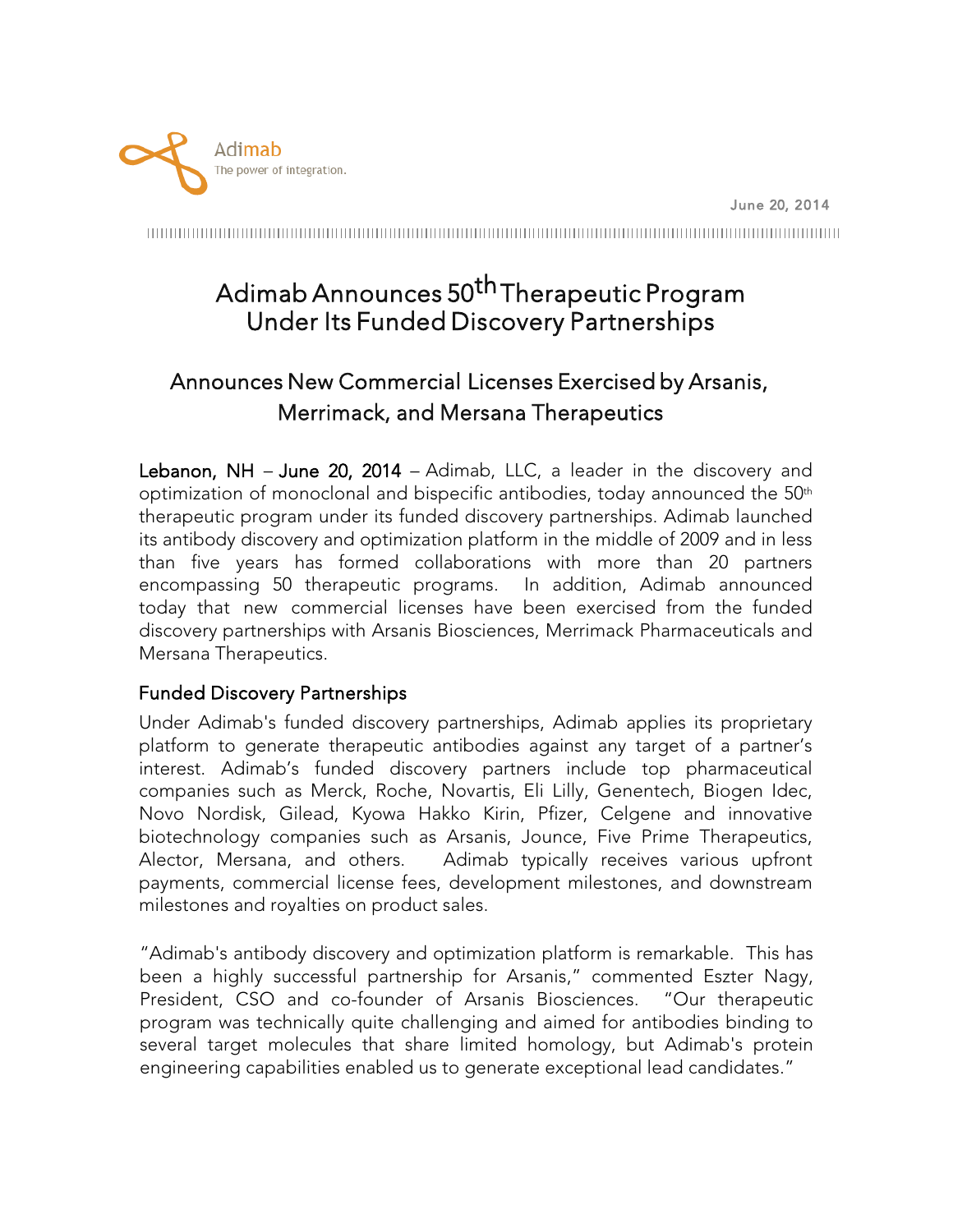"The epitope coverage generated by Adimab's platform is absolutely impressive," said Donald A. Bergstrom, MD, PhD, CMO of Mersana. "In our collaborative efforts on multiple targets, Adimab's technology identified a neverbefore reported epitope, and provided us with multiple, diverse lead antibodies for our pre-clinical program. We have selected an antibody for our target of interest which is an ideal fit with Mersana's strategy of highly customized, next generation ADCs."

Adimab's novel and proprietary yeast-based platform has significant advantages over traditional antibody discovery approaches, such as phage display, yeast display, and in vivo approaches. The Adimab yeast has been extensively engineered with over 20 genetic modifications, which allow for large and diverse libraries, efficient transport of developable, whole IgGs and large bispecific molecules through the secretory pathway, and presentation on the cell surface. Adimab rapidly generates panels of leads across all possible epitopes and initial functional leads can undergo protein engineering to create the highest quality therapeutic programs.

In light of achieving this milestone, Tillman Gerngross, CEO and co-founder of Adimab, observed, "Our industry is evolving, and companies are clearly seeking advantages for their programs at the discovery stage in order to be competitive and justify the significant expenses associated with drug development. In addition, targets are getting more challenging, and therapeutic molecules are getting more complex. Rapid protein engineering is the solution."

"We believe that partnerships with Adimab continue to be in high demand because our collaborators value the versatility and speed of our platform. Our partners are able to precisely define the quality and characteristics of their antibodies – or bispecifics – and our highly efficient protein engineering capabilities yield the desired candidates to provide them with a competitive advantage over others in the industry," added Guy Van Meter, Adimab's Head of Business Development.

#### New Commercial Licenses

Several of Adimab's funded discovery partners have exercised options to obtain commercial licenses for the antibodies generated under Adimab's Funded Discovery Program.

• Arsanis Biosciences has exercised a commercial license to antibodies identified by Adimab to multiple undisclosed targets. Arsanis has exclusive development and commercialization rights to such antibodies. This is the second commercial license exercised by Arsanis.